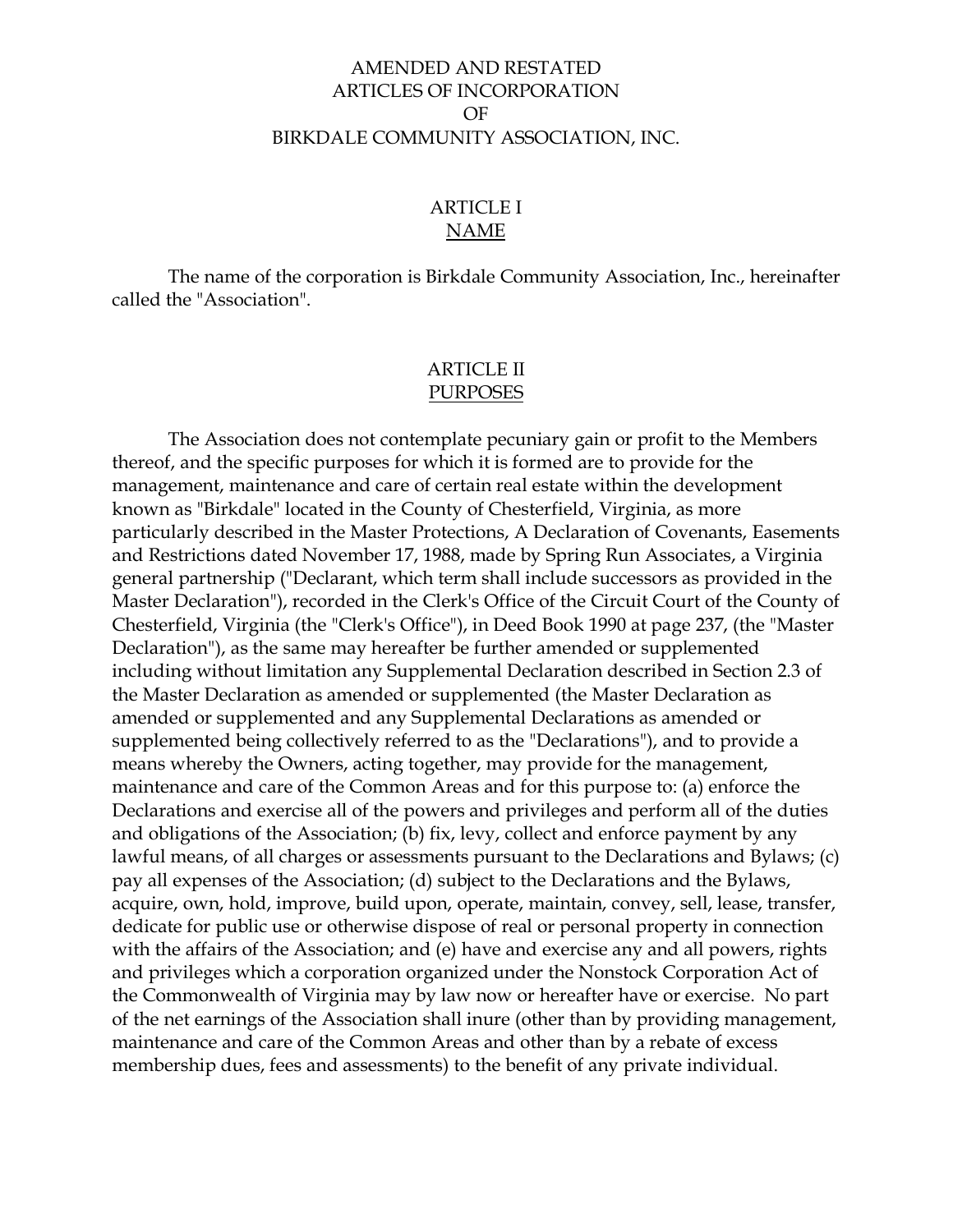## ARTICLE III **DEFINITIONS**

Except as expressly defined herein, all capitalized terms used herein shall have the respective meanings set forth in the Declarations or in the Bylaws of this Association.

## ARTICLE IV MEMBERSHIP

(a) Every Owner of a Lot shall be a Member of the Association. Membership shall not be separated from ownership of any Lot. Upon the closing of the sale of a Lot, the membership of the selling Owner shall cease and the purchasing Owner shall become a Member of the Association.

(b) The Association shall have two classes of voting membership:

Class A. Class A Members shall be all Owners including Declarant.

Class B. The Class B Member shall be Declarant. The Class B membership shall terminate on the earliest of the following:

(i) the date on which Declarant ceases to own twenty-five percent (25%) or more of the real estate described in Exhibits A and B to the Master Declaration other than the Golf Course and the Lakes;

(ii) the date on which Declarant executes and records in the Clerk's Office an amendment to the Master Declaration terminating the Class B membership; or

(iii) on December 6, 1998.

# ARTICLE V VOTING RIGHTS

(a) Each Class A Member (including Declarant) shall be entitled to cast one vote for each Lot owned.

(b) As the Class B Member, Declarant shall be entitled to cast two votes for each Lot owned.

(c) Notwithstanding subarticle  $V(a)$ , if a Lot is designated for multi-family or commercial use, the Owner thereof including Declarant shall be entitled to cast the product of three Class A votes multiplied by the acreage of the Lot. If such product is other than a whole number, the product shall be adjusted upward to the nearest whole number.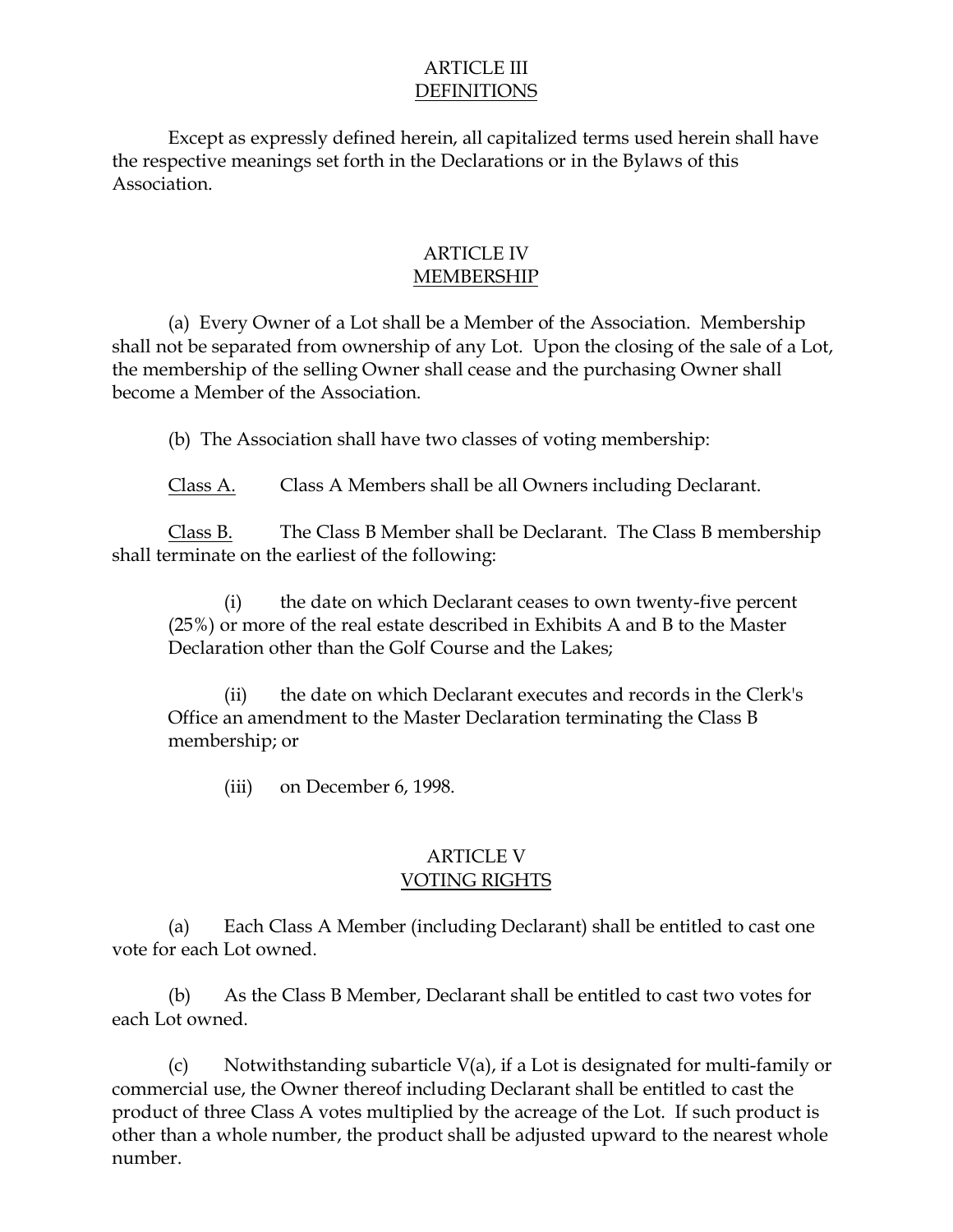(d) The Board of Directors of the Association may suspend the voting rights of any Member subject to assessment during the period when any such assessment shall remain delinquent, but upon payment of such assessment the voting rights of such Member shall automatically be restored.

## ARTICLE VI REGISTERED OFFICE AND AGENT

The address of the initial registered office of the Association, which is located in the City of Richmond, Virginia, is c/o TransAm Corporation, 4312 Grove Avenue, Richmond, Virginia 23221. The name of the initial registered agent of the Association is Richard P. Buckingham, IV, who is a resident of Virginia and a member of the Board of Directors and whose business address is identical with the registered office.

### ARTICLE VII BOARD OF DIRECTORS

(a) The number of directors constituting the initial Board of Directors is three, and their names and addresses are:

| J. Kimpton Honey          | 80 Westham Green<br>Richmond, Virginia 23229        |
|---------------------------|-----------------------------------------------------|
| Richard P. Buckingham, IV | 5 Raven Rock Court<br>Richmond, Virginia 23229      |
| John C. Streat            | 8708 Butterfield Avenue<br>Richmond, Virginia 23229 |

Except for the initial Board of Directors and as provided below, the number of directors shall be as established by the Bylaws, or in the absence of such a bylaw shall be three.

(b) Declarant shall have the right to appoint or remove any member or members of the Board of Directors until such time as the Class B membership terminates. Each Owner, by acceptance of a deed to or other conveyance of a Lot, vests in Declarant the authority to appoint and remove directors of the Association. The directors selected by Declarant need not be Owners or residents within the Properties.

(c) Except with respect to directors appointed by Declarant (and replacements thereof), nominations for election to the Board of Directors shall be made from the floor and may also be made by a nominating committee, if such a committee is established by the Board of Directors. All candidates shall have a reasonable opportunity to communicate their qualifications to the Members and to solicit votes.

(d) At the first meeting of the Association after termination of the Declarant's right to appoint directors, five directors shall be elected. All eligible Members of the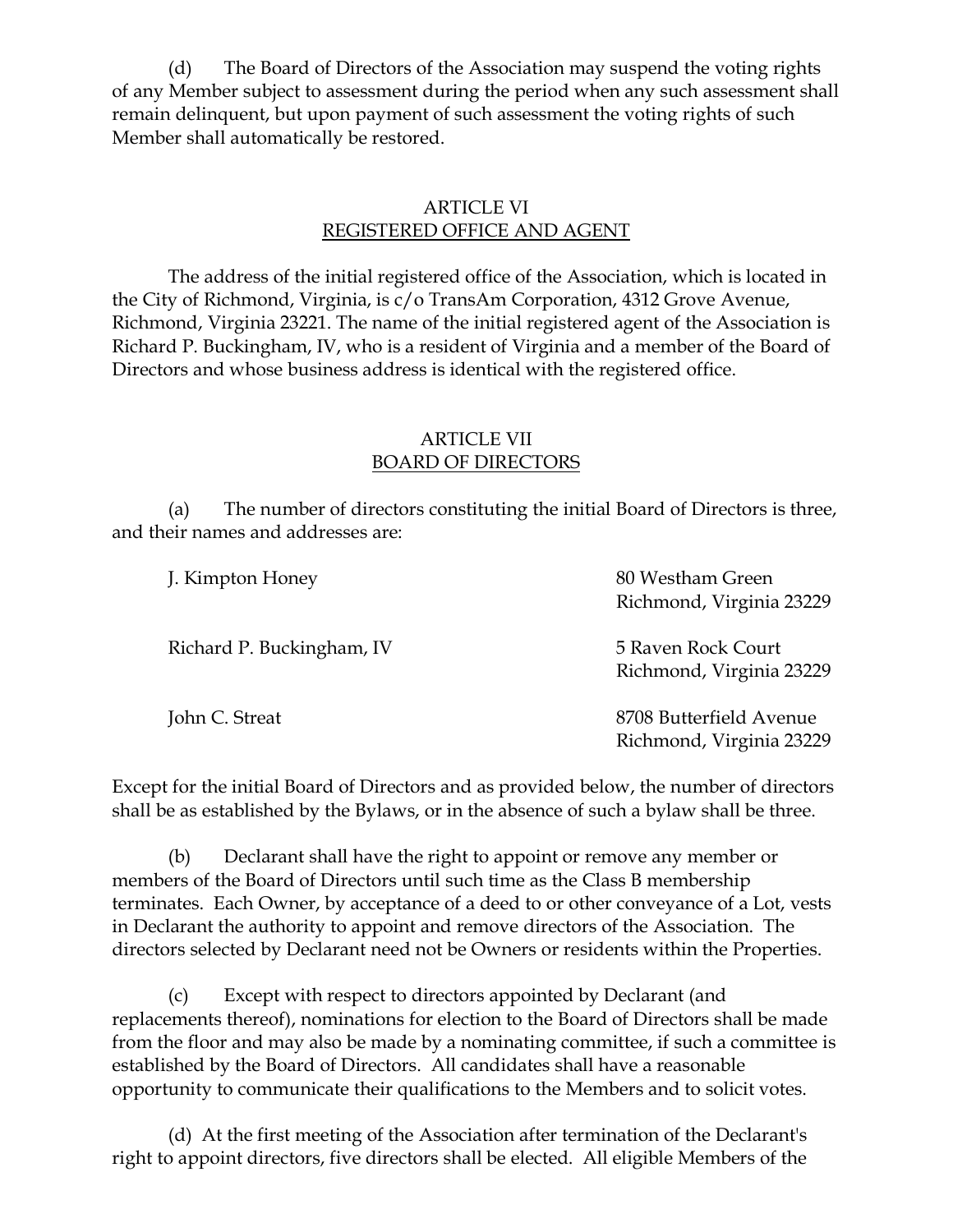Association shall vote on all directions to be elected and the candidate(s) receiving the most votes shall elected. The candidates receiving the three highest number of votes shall serve terms of two years. The candidates receiving the next two highest number of votes shall serve terms of one year. Commencing with the next annual meeting, directors elected to succeed those whose terms have expired will be elected for a term of two years.

(e) Except with respect to directors appointed by Declarant, at any regular or special meeting of the Association duly called where the meeting notice states that the purpose, or one of the purposes, of the meeting is removal of the director, any one or more of the members of the Board of Directors may be removed, with or without cause, by a majority vote of the Members and a successor may then and there be elected to fill the vacancy thus created. A director whose removal has been proposed shall be given at least seven (7) days' notice of the time, place and

purpose of the meeting and shall be given an opportunity to be heard at the meeting.

(f) Vacancies in the Board of Directors occurring for any reason, other than the removal of a director by vote of the Association, shall be filled by a vote of the majority of the remaining directors, even though less than a quorum, at any meeting of the Board of Directors or, in the absence of any remaining directors, vacancies may be filled by the Declarant. Each person so selected shall serve the unexpired portion of the term of the director being replaced. Notwithstanding the foregoing, Declarant shall fill all vacancies in the Board of Directors arising before the termination of the Class B membership.

(g) Any representative of Declarant serving on the Board of Directors of the Association shall not be required to disqualify himself or herself upon any vote upon any management contract or other contract or lease between Declarant (or any individual, partnership or corporation having an identity of interest with Declarant) and the Association.

# ARTICLE VIII LIMIT ON LIABILITY AND INDEMNIFICATION

(a) Limit on Liability. In every instance in which the Virginia Nonstock Corporation Act, as it exists on the date hereof or may hereafter be amended, permits the limitation or elimination of liability of directors or officers of a corporation to the corporation or its Members, the directors and officers of this Association shall not be liable to the Association or its Members.

(b) Mandatory Indemnification. The Association shall indemnify any individual who is, was or is threatened to be made a party to a civil, criminal, administrative, investigative or other proceeding (including a proceeding by or in the right of the Association or by or behalf of its Members) because such individual is or was a director or officer of the Association, or of any other legal entity controlled by the Association, against all liabilities and reasonable expenses incurred by him or her on account of the proceeding, except such liabilities and expenses as are incurred because